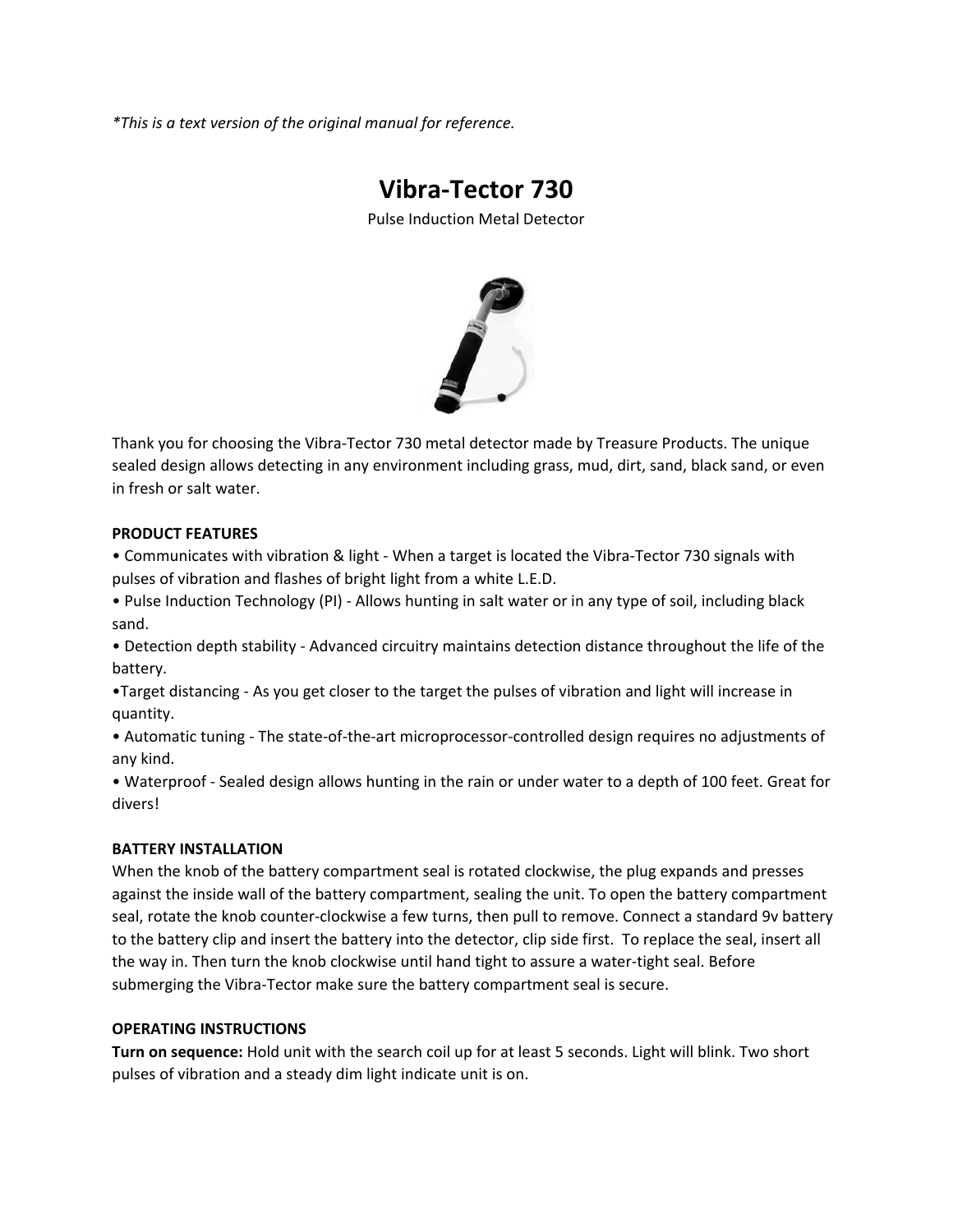**Turn off sequence:** After use, hold unit with the search coil up for at least 5 seconds. Light will blink. Two long pulses of vibration and no light indicate the unit is off.

**Low battery turn off:** When the battery is low the unit will shut down automatically indicated by four long pulses.

**Operation:** The Vibra‐Tector communicates through pulses of vibration and bright light. These pulses increase in quantity the closer the search coil is to a target. The quantity of pulses is proportional to the target size and distance. The bigger the target, or the closer the search coil is to the target, the higher the pulse count. The detection field projected resembles a cone shape, with the deepest depth of detection in the center of the coil. Move the search coil in a sweeping motion along the surface of the area you are searching. The slower the sweep the deeper the detection depth.

## **IMPORTANT NOTES**

Raising the detectors coil up while in use will start the turn-off sequence, indicated by a blinking light. Lower the detectors coil within 5 seconds to continue detecting. Unit will not detect when the light is blinking in either the turn‐on or turn‐off sequence. As with any new detector you should practice with known targets to develop your technique.

## **HELPFUL HINTS**

If you continue to hold the detector with the coil up after turn on, then the detector will remain on indefinitely. This feature may be useful if searching with the detectors coil in a vertical position is necessary. You can secure the Vibra‐Tector to your wrist using the attached wrist strap. To adjust fit, press down on the cord lock button and move it to the desired location.

# **CARE AND MAINTANANCE**

Your Vibra‐Tector is a sensitive electronic instrument. Although it is rugged, care in transporting and handling will extend its life and result in optimum performance. When the Vibra-Tector is off there is no drain on the battery. However, if stored for long periods of time, we recommend that the battery be removed to prevent damage to the detector due to a potential battery leak. If the detector has been exposed to salt water always rinse with fresh water and check the battery compartment for any leaks. If water has entered the battery compartment carefully wipe dry and leave open until completely dry. Always use high quality batteries such as alkaline or nickel metal hydride (NiMH).

## **VIBRA‐TECTOR 730 SPECIFICATIONS**

Detection Type • Pulse Induction Search Mode • All metal Overall Length • 17 inches (43 cm) Coil Diameter • 4‐inches (10 cm) Weight • 1 lb. (450 grams) Power • Standard 9‐volt battery Warranty • 1 year Battery • Included Wrist Strap • Included

Specifications are subject to change without notice.